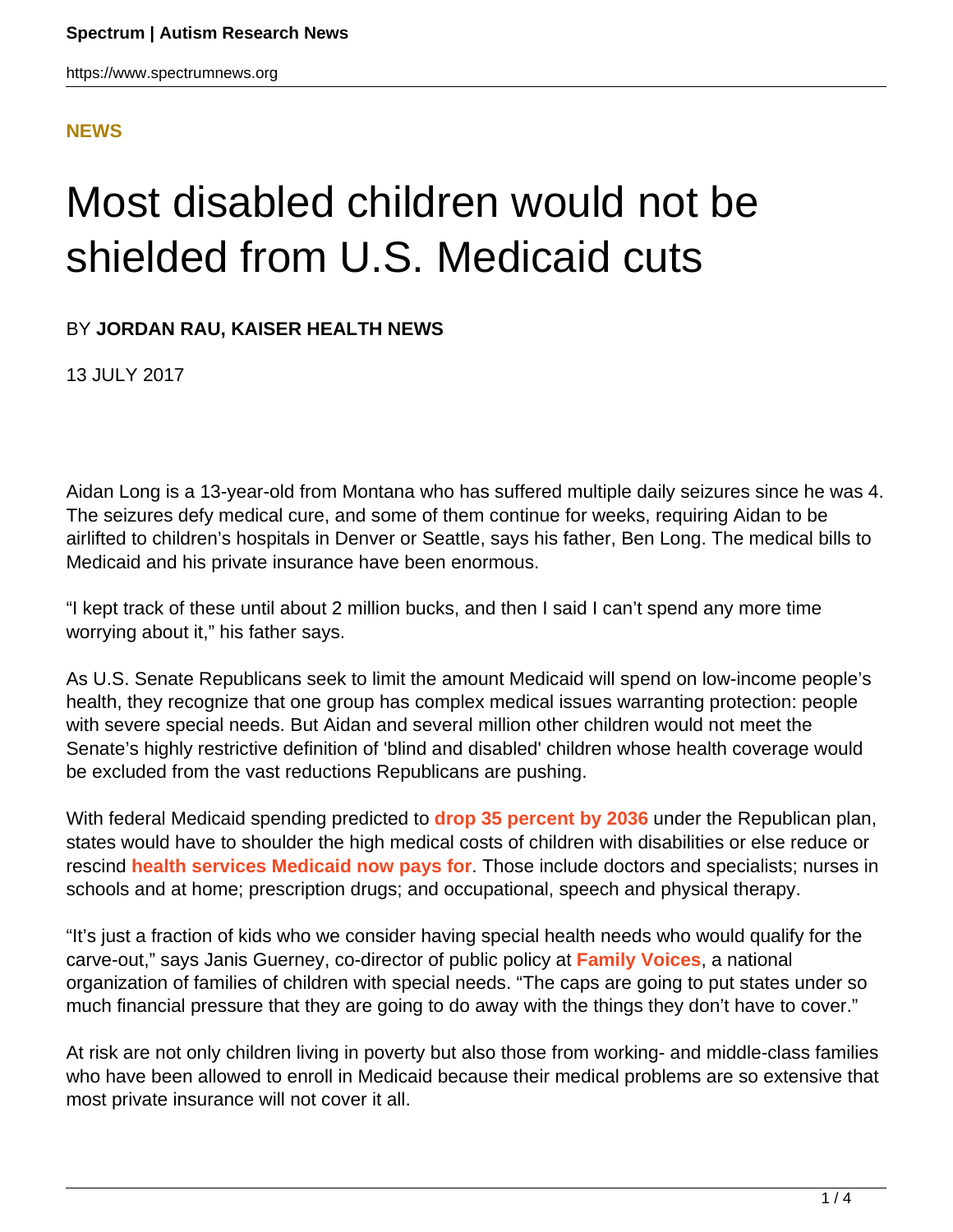"Absent those supports paid for by Medicaid, the only option many families will have is institutionalization," says **[Meg Comeau](http://cahpp.org/team-members/meg-comeau/)**, a researcher at the Boston University School of Public Health's Catalyst Center, which helps states improve insurance for children with special needs. "You'll see kids going into pediatric nursing homes, kids not being able to be discharged from hospitals."

### **'In a pickle:'**

Of the 5 million to 6 million children with special needs estimated to be enrolled in Medicaid, 1.2 million would meet the Senate's definition of 'disabled,' which relies on strict criteria to qualify for federal Supplemental Security Income, or SSI, payments. Those children must come from impoverished families who can prove they are blind or have "marked and severe functional limitations" that are fatal or will last continuously for at least a year. Under the Senate bill, the federal government would continue to pay for a portion of their medical bills without setting a financial ceiling.

That would not be the case for the majority of other children with special needs on Medicaid. They qualify because their families have low incomes, so there has been no reason for states to keep track of them separately. Under the Senate plan, the federal government would give states the same amount of Medicaid funding for those children as they would for a child without disabilities, even though that child's health costs would likely be much higher.

"The potential consequences could be devastating," says **[Sara Bachman](http://cahpp.org/team-members/sara-bachman/)**, another researcher at the Catalyst Center. "States on their own are quite variable on the ability to support the services kids need. The federal participation in the Medicaid program is in an essential underpinning. States are really going to be in a pickle."

A Republican Senate aide, who was authorized to speak only on condition of anonymity, says Senator Orrin Hatch (R-Utah), the chairman of the Senate Finance Committee, and several other Republicans wanted to exempt all children with disabilities from the per capita payment limits. But bill drafters ran into a problem: Lack of information about the broad population of children with special needs on Medicaid impeded them from crafting a more expansive definition, and the Congressional Budget Office could not estimate the costs, the aide says.

"We were trying to get as many of them, if not all of them, exempted from the cap," the aide says. "But the problem is the only good definition and the only good numbers we had were for SSI."

The Senate bill would require states to begin reporting details on children with special needs so that Congress could expand the exclusion. "Hopefully, in a couple of years, when we have a better idea of who they are, we can get them in there," the aide says.

#### **Middle-class losses:**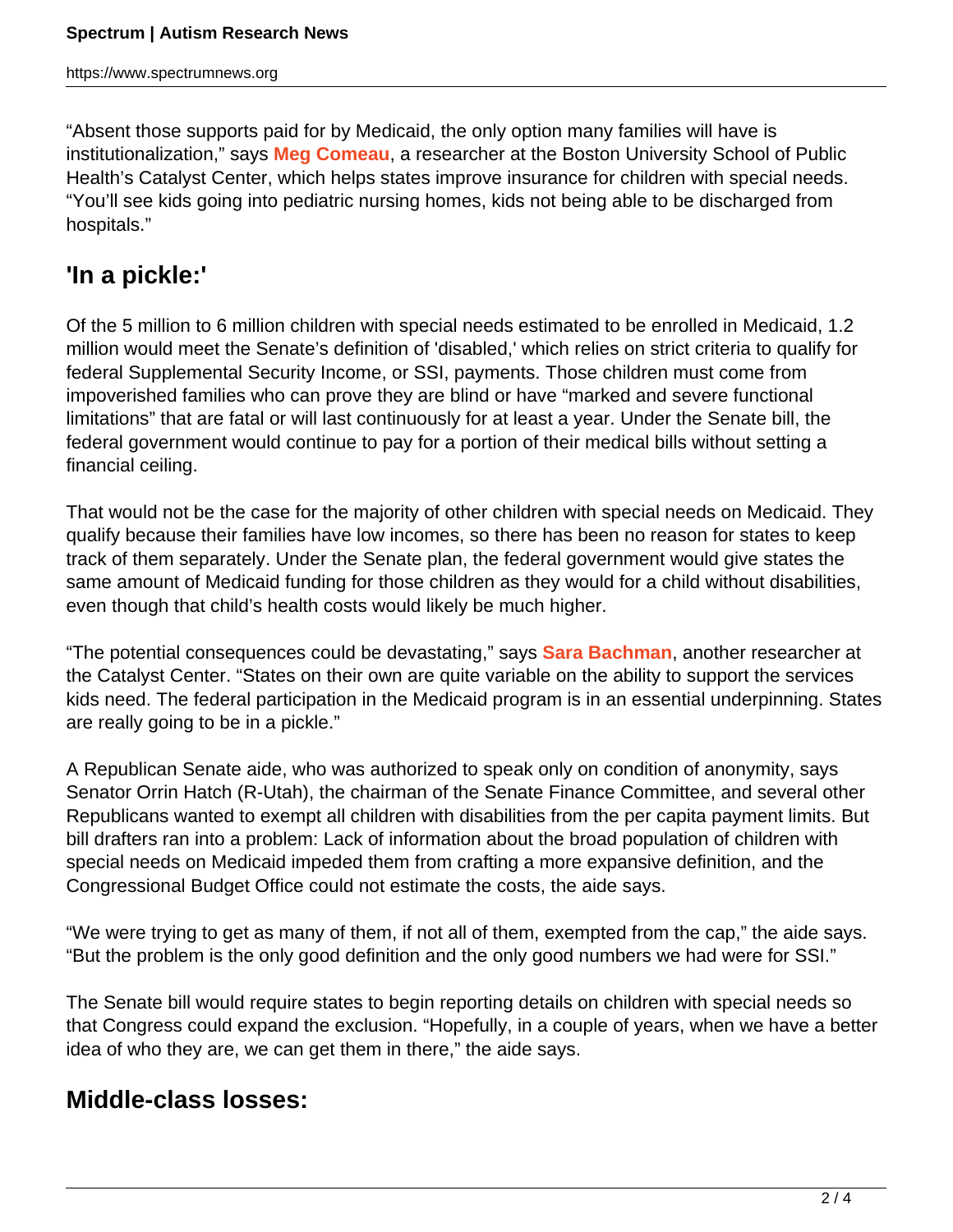https://www.spectrumnews.org

Until then, the most severe repercussions from the Senate bill would fall on a third group, roughly 400,000 severely impaired children from families who are not in poverty but whose children have high health-related expenses. Over the years, states have received **[permission from the federal](http://cahpp.org/wp-content/uploads/2016/02/TEFRA-policy-brief.pdf) [government](http://cahpp.org/wp-content/uploads/2016/02/TEFRA-policy-brief.pdf)** to let these children go on Medicaid so they could be cared for at home. Otherwise they might need to live in an institutional setting such as a hospital or pediatric nursing home, or have a parent quit work to stay with them.

Some of these families, including Aidan Long's, have private health insurance through work. But even the best policies rarely pay for as much as Medicaid does.

Christy Judd's 8-year-old son, Ethan, has a congenital neuromuscular disease and needs a ventilator to breathe at night. Every week he gets physical therapy to improve his balance and mobility, and Medicaid picks up the hefty copays for both equipment and care. Ethan is able to attend school in Inwood, West Virginia, only because Medicaid pays for nurses and aides to watch him.

"His healthcare would exceed what we make in a year despite the fact that we have very highquality healthcare insurance," says Judd, a high school history teacher. "He requires eyeballs on him 24/7. My husband and I are human beings. We have to sleep. Without access to Medicaid, he could die."

Medicaid paid for nurses, a feeding tube and special food for Cara Coleman's 11-year-old daughter, Justice, until the girl's death in March. Coleman is an attorney from Waterford, Virginia, and her husband is an executive, but their private insurance provided only \$500 in nursing benefits a year. Justice required 12 to 16 hours of nursing a day, which Coleman says might have exceeded \$80,000 a year. Medicaid also paid for a portion of her wheelchair and all of the palliative and hospice care that eased Justice's pain in her final year of life.

"I wish she was still here and that we didn't have to let her go so early, but if this darn Senate bill passes, I'm almost grateful she's gone," she says. "If she were still alive and we had to face the per capita caps in Medicaid, I'm sure we would be in medical bankruptcy and her life would go down the tubes. I'm glad she went on her terms."

## **'Stuck like sandwich meat:'**

At Aidan Long's school in Kalispell, Montana, nurses or aides paid by Medicaid must watch him to make sure a seizure doesn't cause him to fall and strike his head, Ben Long says. He also gets physical, occupational and speech therapy at school, also paid for by Medicaid.

"He has to be relearning basic things, how to walk, how to balance himself," Long says. Occupational therapy helps Aidan use a pencil and put on his shoes. The school district charges Medicaid for those services, but the Senate plan could jeopardize the funding, potentially forcing